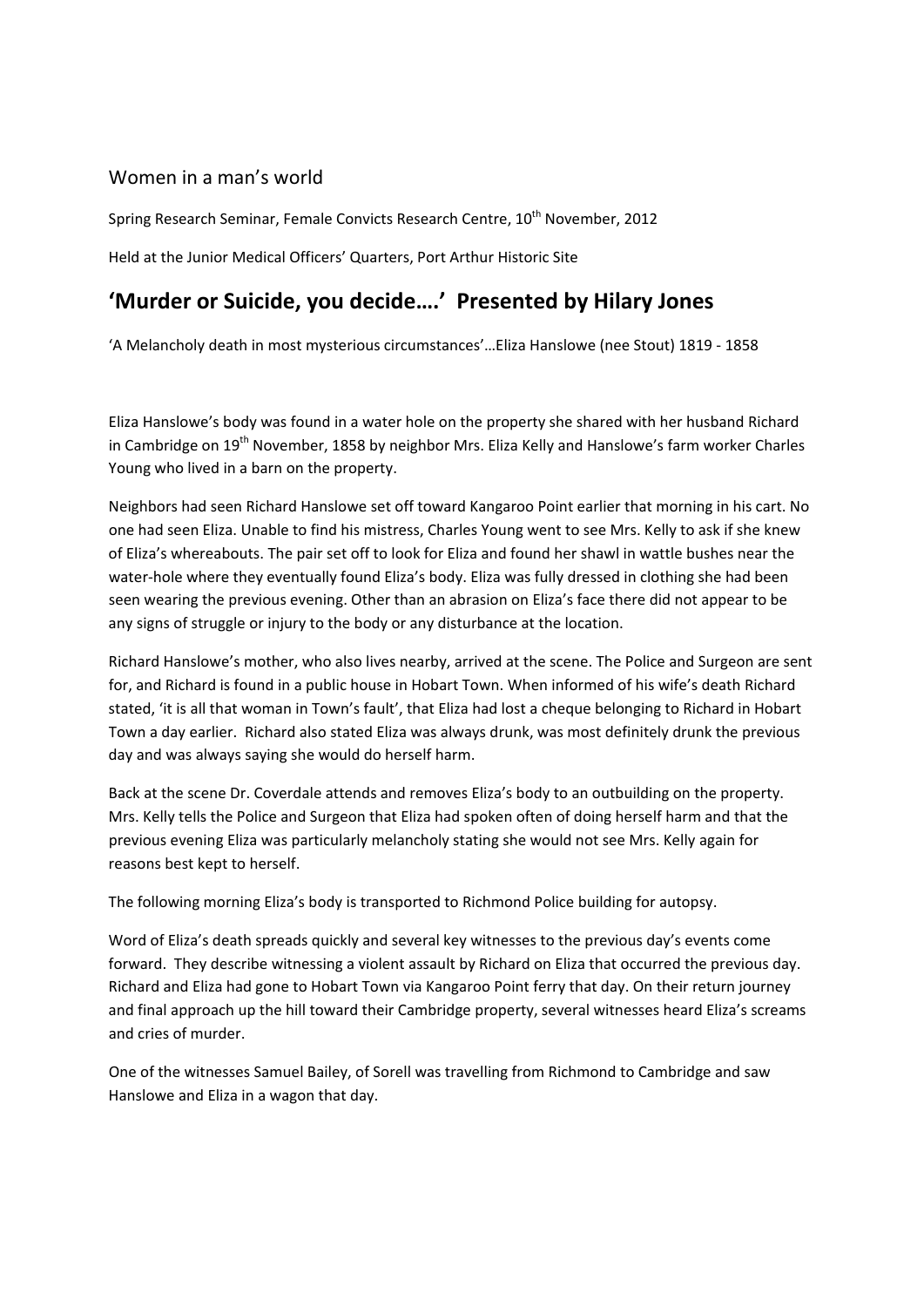Bailey gave sworn evidence that he saw Richard beating Eliza about the head and shoulders with a stick or whip on two occasions, culminating in Richard throwing Eliza off the back of the wagon. Similar statements from several witnesses support Samuel Bailey's account of those events.

Richard is taken by Kangaroo Point Police Constable Isaac Jackson to Hobart Town and placed in the cells on a charge of the willful murder of his wife.

Richard appears in the Police Courts with Lees, Horne and Graves representing. Richard says he feels ill in the head and is given a chair in court and states 'I did not injure the poor woman; I only hit her with a whip'. Richard spends time in the infirmary and returns to the court proceedings a few days later.

Witnesses James Brown, mate of the Twin Ferry boat and Constable Isaac Jackson confirm they saw Eliza and Richard, crossing the river and during their wagon journey back to Cambridge. Both men gave sworn evidence at the Police Court that Eliza was not drunk, she had no aroma of alcohol on her and appearing completely normal and steady.

Police Constable Isaac Jackson was also the Police Constable who transported Richard Hanslowe to the Police buildings in Hobart at the time of his arrest. Constable Jackson states Richard spoke to him during the journey, asking who would be left in charge of his farm.

Constable Jackson informed Hanslowe that Charles Young was in charge. Richard replied, 'Charley saw my wife before she was put in the hole, and after she was smothered'. Richard Hanslowe denied any knowledge of this conversation in court and his lawyers attempted to discredit Constable Jackson's recollection of events. Isaac Jackson stood by his statement and subsequently resigned from the Police on the 31<sup>st</sup> December, 1858, just one month after Eliza's death.

Stories emerge of Richard's attempted bribery of an acquaintance, Mr. Elkin, who had a farm a couple of miles from Hanslowe's property. Elkin produces a gold fob watch at court and states Richard gave it to him insisting that Elkin informs the court Eliza was a heavy drinker and in the habit of having affairs, including a recent affair with Elkin himself. It is unclear if Elkin came forward as a consequence of his conscience or fear of being accused of Eliza's murder. Either way Elkin's testimony demonstrates the lengths to which Richard would go in his attempt to discredit his wife.

2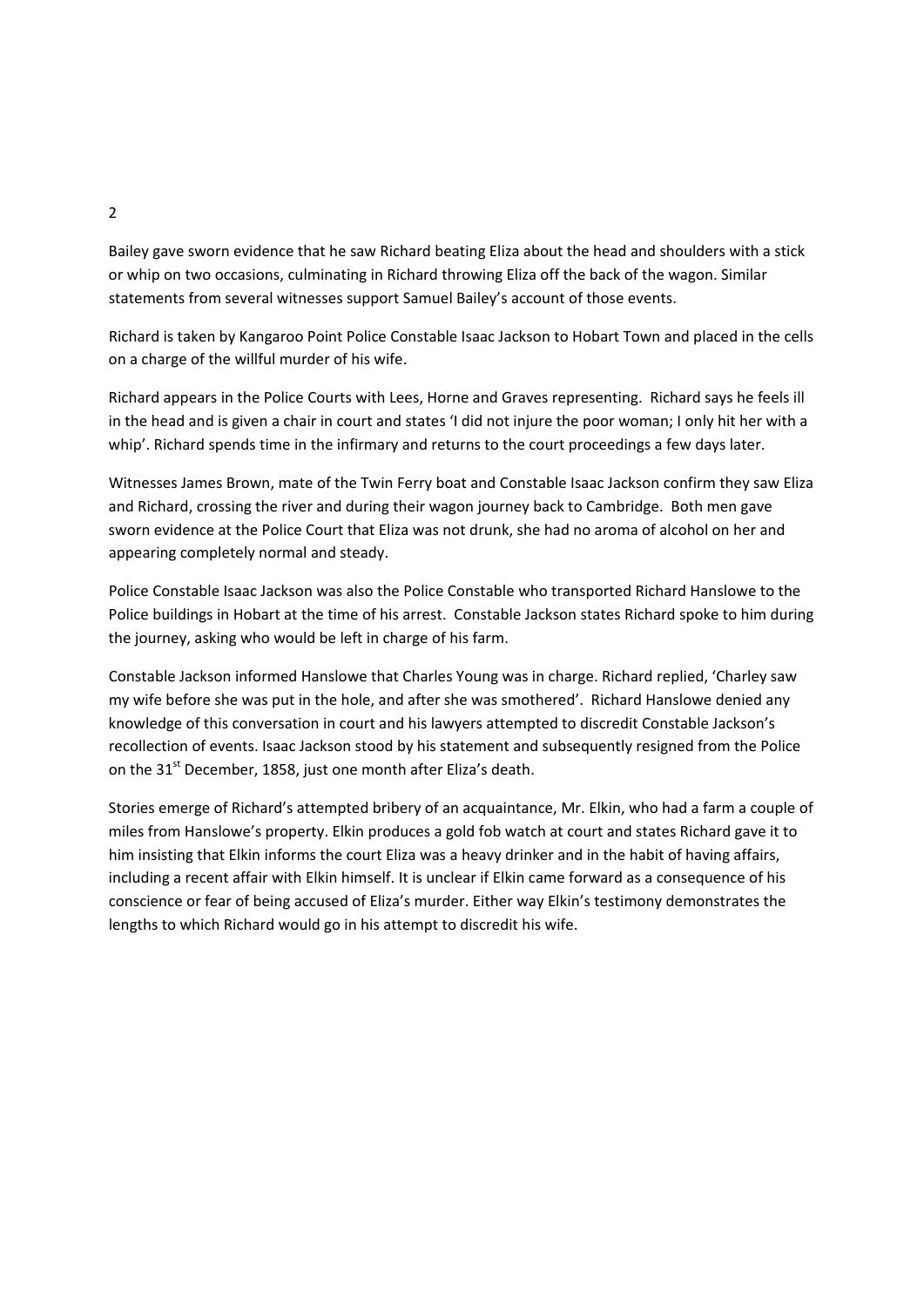3

# **Autopsy:**

The autopsy was held at Richmond Police buildings and attended by several witnesses, Police and the Coroner.

Severe bruising and abrasions on both upper arms

Extensive and severe circular bruising across the upper back and shoulders most likely made by the butt handle of a whip

Abrasion on the cheek bone below left eye

Bruising and swelling on the side of head

Severe and extensive burns scarring to entire lower left leg

Stomach contents: tea and small amount of pond water

Liver: minor effects of alcohol consumption in the past. Left Lung shows early signs of disease.

Brain: extensive bleeding in the brain, two places; no fractures visible

Beating and/or heavy fall during the beating could have caused injury to brain

Eliza did not die as a result of drowning

Eliza did not die as a direct result of being beaten or thrown from the cart

Coroner states death caused by Apoplexy

The Coroner describes Eliza as 'a stout woman with apoplexic tendencies'. This statement seems to shift the blame for Eliza's death away from the violent beating Eliza received at the hands of her husband, Richard Hanslowe, and toward Eliza's bad health and a pre‐disposition to apoplexy. Eliza's 'apoplextic tendencies' is more likely evidence of regular and sustained beatings, particularly around her head, inflicted by Richard Hanslowe during the ten years of their marriage.

#### **Supreme Court Verdict**

Not guilty of murder

Guilty of common assault

**Sentence**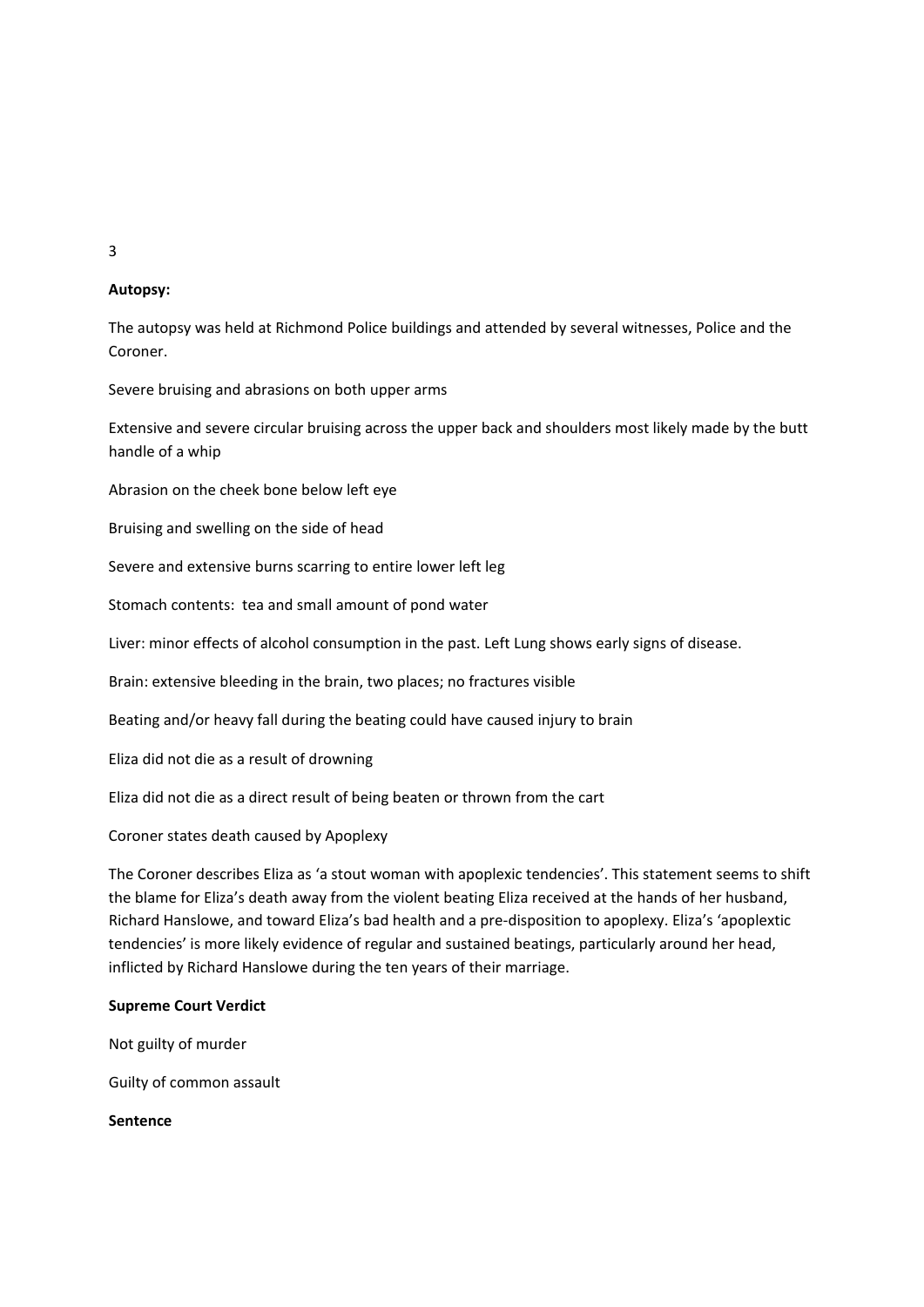### 3 years hard labour at Port Arthur

4

# Conclusion:

On the 27<sup>th</sup> January, 1859 the Mercury Newspaper published an article discussing the trial of Richard Hanslowe for the willful murder of his wife, Eliza. Chief Justice, Sir Valentine Fleming identifies 'the unmanly but prevalent practice of wife beating', as a significant problem in the Colony and supports the adoption of new English laws to be introduced 'in order to act as a check upon the brutal passions of men who either would not or could not restrain those passions'. Chief Justice Sir Valentine Fleming and the author of the article express views that correspond with contemporary examples of our understanding of domestic violence and the effect on women, both physical and emotional.

'The blood boil with indignation at the tales of long endured suffering to which at last we are compelled to listen. Many a wife is hurried into her grave by the brutal treatment she receives at the hands of her husband, a treatment which the law does refuse to recognize as murder because it has accomplished its purpose by slow degrees…………………….When all hopes of earthly happiness have been abandoned the mind ceases to struggle for life and the body falls easy victim to cruelty habitually practiced. In the case of Hanslowe we have an instance of this. It could not be proved that his brutal treatment of his wife was the immediate cause of death, although death followed from apoplexy immediately after he had so mercilessly beaten her'.

Eliza's life story provides an insight into convict women's lives as wives and homemakers in a man's world. Eliza's isolation and the vulnerability of her position as wife of Richard Hanslowe, is likely repeated similarly in convict women's lives across the Colony. Coinciding with the cessation of convict transportation to Van Deimen's Land, the Hanslowe case highlighted the need for legal reform as the post convict Colony begins to create a new more wholesome identity.

Sir Valentine Fleming's views and the subsequent comments in the Mercury newspaper article are evidence of societies shift in attitude toward convict women and the plight of woman who fall victim to domestic violence at the hands of their husband. The events that led to Eliza's death and Richard Hanslowe's trial and conviction became a catalyst for change and contributed to the passing of the 1863 Violence Against the Person Act in Tasmania.

Eliza Stout the 23 year old lass from County Cavan in Ireland who arrived in Hobart Town on board the ship 'Hope' on  $17<sup>th</sup>$  August, 1842 was never to became a mother and has no living descendants that I could find in Australia. It was unlikely the story of Eliza's life and death in Tasmania would have been uncovered had it not been for my visit to a farm property, on top of the hill, in Cambridge a few months ago. I was viewing a rental flat attached to a large colonial house and could see the house was convict built. The owner told me the house was built in approx 1832 by one of the Hanslowe family, possibly named Richard, and several family members lived in the area back then. The owner went on to tell me that there is an local story she was told about the wife of Richard Hanslowe, who it is rumored